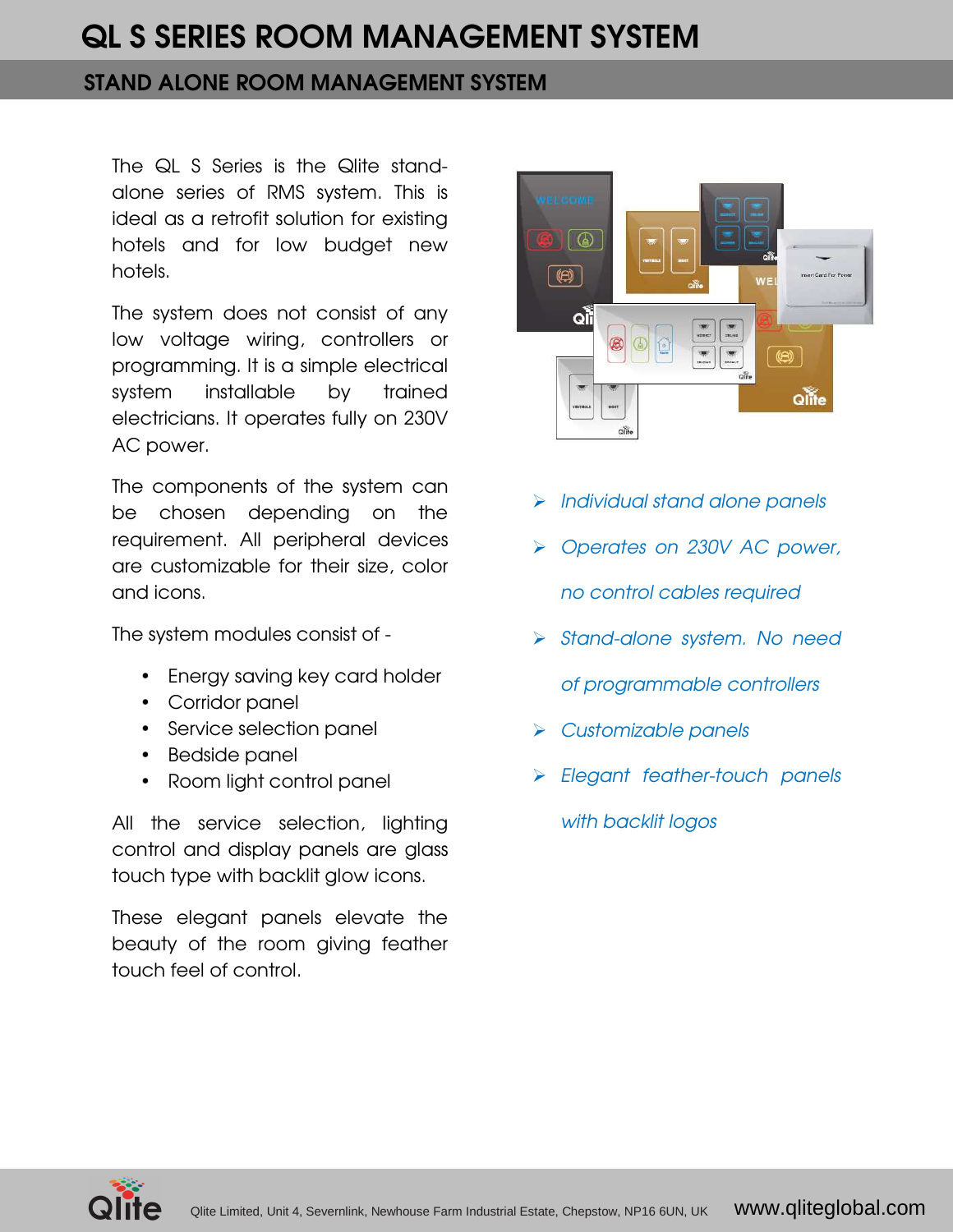#### STAND ALONE ROOM MANAGEMENT SYSTEM

#### **Specifications**

Power Supply 230V AC

Power Requirement 100mA

### **Connector**

Non-detachable 3, 4, 5 or 6 pin 3.5mm connector depending on panel

Switch Type

Capacitive touch

LED indicators Backlit dual color LED for status

Environment Ambient Temperature : 0°C to 50°C Relative Humidity : less than 80%

Safety Regulatory Compliance  $\epsilon$ 

**Dimensions** 

86mm (W) x 86mm (H) x 40mm (D) (plates which fit into standard 3" X 3" back box)

172mm (W) x 86mm (H) x 40mm (D) (plates which fit into standard 6" X 3" back box)

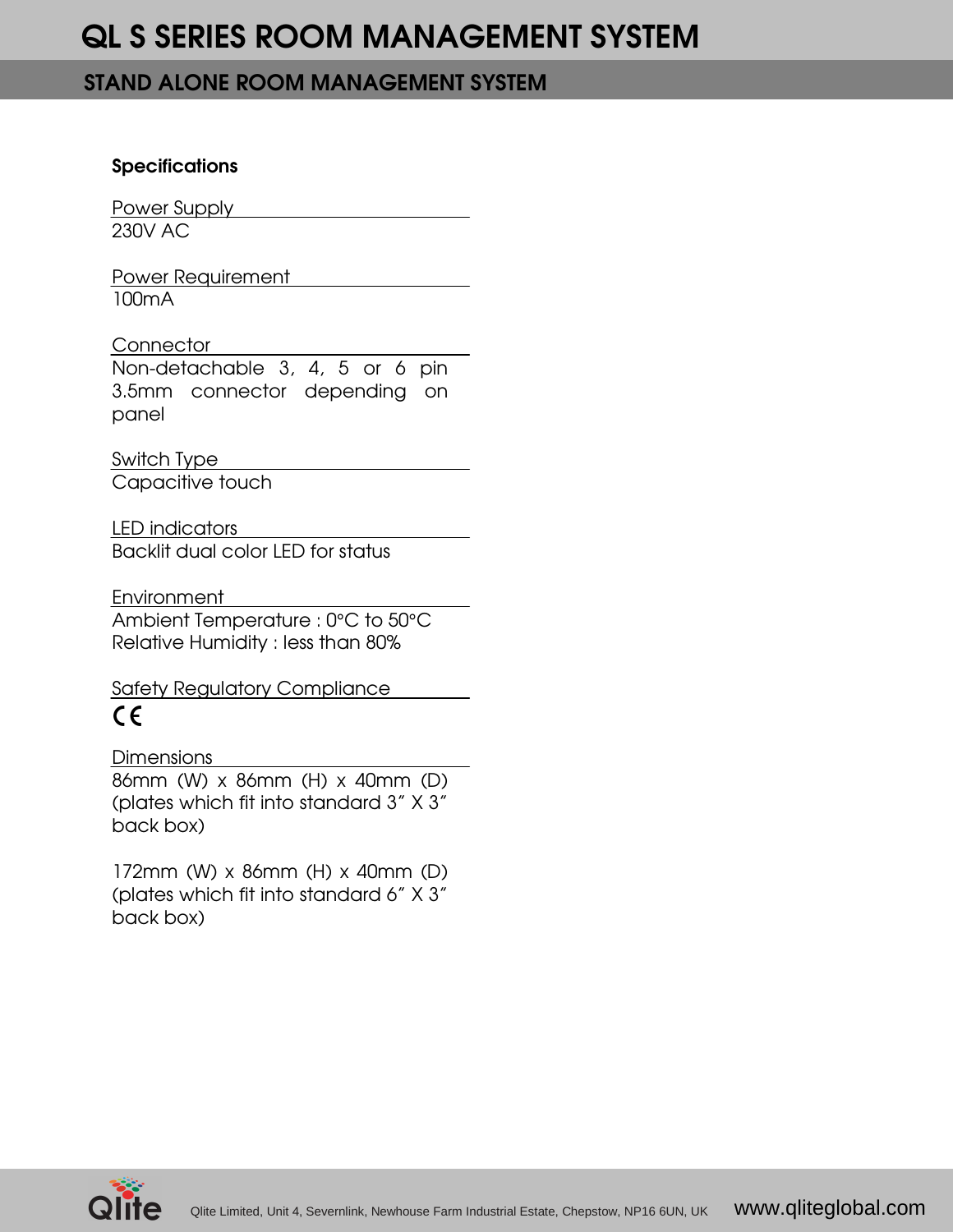### STAND ALONE ROOM MANAGEMENT SYSTEM